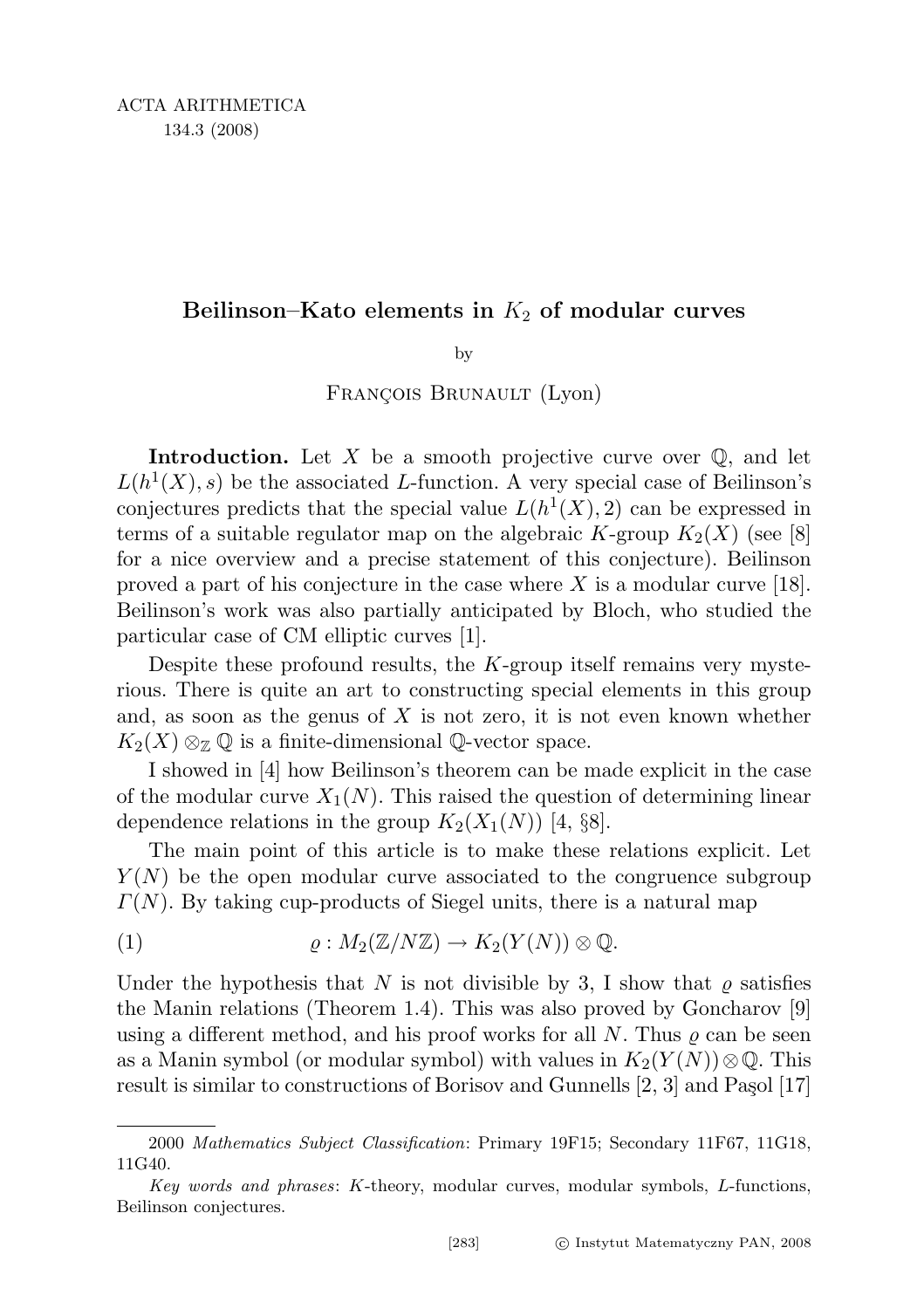in the case of modular forms. In these works, the product of two Eisenstein series plays the role of the cup-product.

I then use this result to study the case of the modular curves  $X_1(p)$ and  $X_0(p)$ , where p is prime (Theorems 4.2, 4.4 and 4.8). In particular, the Beilinson conjecture implies that the elements so constructed span the vector space  $K_2(X_0(p))\mathbb{Z} \otimes \mathbb{Q}$ , and I determine all the relations between them.

Some questions would deserve further study. I do not know (even conjecturally) whether the image of  $\varrho$  spans  $K_2(Y(N)) \otimes \mathbb{Q}$  (see Remark 1.7). In view of the arithmetic applications of Kato's Euler system [10], it would be also of interest to describe the action of Hecke correspondences on these elements, in the spirit of Merel's result on modular symbols [15].

1. The Beilinson–Kato elements in  $K_2$ . Let us first state some standard facts on modular curves (see [20, 13, 7, 11] for more detailed accounts). Let  $N \geq 3$  be an integer and  $Y(N)$  be the modular curve classifying elliptic curves E with a level N structure, that is, a basis  $(e_1, e_2)$  of  $E[N]$ over  $\mathbb{Z}/N\mathbb{Z}$ . The curve  $Y(N)$  is a smooth projective curve defined over  $\mathbb{Q}$ , whose affine ring  $\mathcal{O}(Y(N))$  contains the cyclotomic field  $\mathbb{Q}(\zeta_N)$  generated by  $\zeta_N := e^{2i\pi/N}$ . The curve  $Y(N)$  is not geometrically connected. Indeed, there is an isomorphism  $Y(N)(\mathbb{C}) \cong (\mathbb{Z}/N\mathbb{Z})^* \times (\Gamma(N)\backslash \mathcal{H})$ , where  $\mathcal H$  is the Poincaré upper half-plane and  $\Gamma(N) \subset SL_2(\mathbb{Z})$  is the congruence subgroup of matrices satisfying

$$
\begin{pmatrix} a & b \\ c & d \end{pmatrix} \equiv \begin{pmatrix} 1 & 0 \\ 0 & 1 \end{pmatrix} \text{ (mod } N).
$$

For any  $z \in \mathcal{H}$  and  $\lambda \in \mathbb{Q}$ , let us set  $q = e^{2i\pi z}$  and  $q^{\lambda} = e^{2i\pi \lambda z}$ .

The curve  $Y(N)$  has a smooth compactification  $X(N)$  over  $\mathbb Q$  which is obtained by adding on the cusps. The function field of  $X(N)$  will be referred to by  $\mathbb{Q}(X(N))$ . It is naturally embedded into the function field of the compactification of  $\Gamma(N)\backslash\mathcal{H}$ . There is also a natural inclusion of  $\mathbb{Q}(X(N))$  into the field of formal Laurent series  $\mathbb{Q}(\zeta_N)((q^{1/N}))$ , by looking at the q-expansion.

1.1. Siegel units. Let us give the definition of Siegel units (see [6, 10, 12]). The group of modular units of  $X(N)$  will be denoted by  $\mathcal{O}^*(Y(N))$ . In order to avoid torsion problems, Siegel units will always be considered in the Qvector space  $\mathcal{O}^*(Y(N)) \otimes_{\mathbb{Z}} \mathbb{Q}$ .

Let  $B_2(X) = X^2 - X + 1/6$  be the second Bernoulli polynomial.

DEFINITION 1.1. For any  $(\alpha, \beta) \in (\mathbb{Z}/N\mathbb{Z})^2 - \{(0,0)\}\$ let us define

(2) 
$$
g_{\alpha,\beta}(z) = q^{\frac{1}{2}B_2(\widetilde{\alpha}/N)} \prod_{n\geq 0} (1 - q^n q^{\widetilde{\alpha}/N} \zeta_N^{\beta}) \prod_{n\geq 1} (1 - q^n q^{-\widetilde{\alpha}/N} \zeta_N^{-\beta}),
$$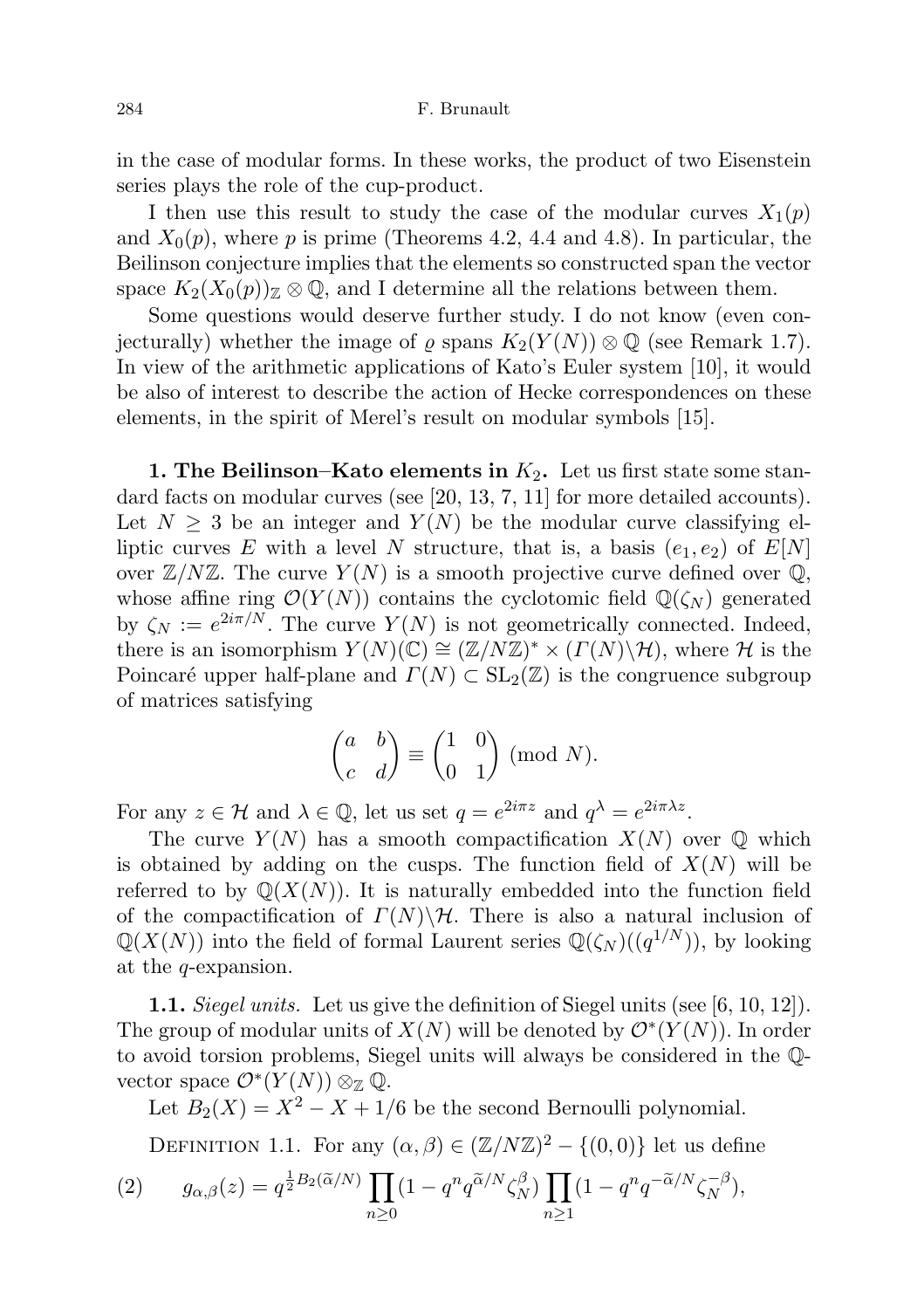where  $\tilde{\alpha} \in \mathbb{Z}$  is the unique representative of  $\alpha$  satisfying  $0 \leq \tilde{\alpha} \leq N$ . By convention  $g_{0,0} = 1$ .

Thus  $g_{\alpha,\beta}$  is a holomorphic function on H. It is known that some power of  $g_{\alpha,\beta}$  (in fact  $g_{\alpha,\beta}^{12N}$ ) is modular with respect to  $\Gamma(N)$ , and lies in  $\mathcal{O}^*(Y(N))$ [13, Chap. 19, §2]. Therefore  $g_{\alpha,\beta}$  is well-defined as an element of  $\mathcal{O}^*(Y(N))$ ⊗ Q.

Let G be the group  $GL_2(\mathbb{Z}/N\mathbb{Z})$ . It acts from the left on  $Y(N)$ , by the rule

(3) 
$$
\begin{pmatrix} a & b \ c & d \end{pmatrix} \cdot (E, e_1, e_2) = (E, ae_1 + be_2, ce_1 + de_2) \quad \left( \begin{pmatrix} a & b \ c & d \end{pmatrix} \in G \right).
$$

This induces on  $\mathcal{O}^*(Y(N)) \otimes \mathbb{Q}$  a right action of G. It turns out that G acts on the set of Siegel units. More precisely, we have [10, Lemma 1.7]

(4) 
$$
g_{\alpha,\beta}|\gamma = g_{(\alpha,\beta)\cdot\gamma} \quad (\gamma \in G).
$$

Since  $-1 \in G$  acts trivially on  $Y(N)$ , we get the relation  $g_{-\alpha,-\beta} = g_{\alpha,\beta}$ . Kubert and Lang proved that the Siegel units of level N generate  $\mathcal{O}^*(Y(N))$  ⊗  $\mathbb{Q}$  |12|.

**1.2.** The construction of Beilinson and Kato. Let us consider the Quillen K-group  $K_2(Y(N))$ , which enjoys a right action of G by functoriality. Beilinson constructed special elements in it using cup-products of modular units. This motivates the following definition.

DEFINITION 1.2. Let  $\rho$  be the map

(5) 
$$
\varrho: M_2(\mathbb{Z}/N\mathbb{Z}) \to K_2(Y(N)) \otimes_{\mathbb{Z}} \mathbb{Q}, \quad \begin{pmatrix} s & t \\ u & v \end{pmatrix} \mapsto \{g_{s,t}, g_{u,v}\}.
$$

Remark 1.3. Colmez [6, 1.4.2] constructed an algebraic distribution on  $M_2(\mathbb{Q} \otimes \mathbb{Z})$  with values in  $K_2$ , which generalizes Definition 1.2. I shall not use this more conceptual point of view in what follows.

Let  $\varepsilon$  (resp.  $\sigma$ ,  $\tau$ ) be the image of  $\begin{pmatrix} -1 & 0 \\ 0 & 1 \end{pmatrix}$  (resp.  $\begin{pmatrix} 0 & -1 \\ 1 & 0 \end{pmatrix}$ ,  $\begin{pmatrix} 0 & -1 \\ 1 & -1 \end{pmatrix}$ ) in G. THEOREM 1.4. The elements  $\varrho(M)$  satisfy the following relations:

(6)  $\rho(\varepsilon M) = \rho(M), \quad \rho(M) + \rho(\sigma M) = 0 \quad (M \in M_2(\mathbb{Z}/N\mathbb{Z})).$ 

Suppose further that 3 does not divide N. Then

(7) 
$$
\varrho(M) + \varrho(\tau M) + \varrho(\tau^2 M) = 0 \quad (M \in M_2(\mathbb{Z}/N\mathbb{Z})).
$$

Remark 1.5. The Manin relations (6) and (7) have also been established by Goncharov [9, Corollary 2.17], without any assumption on the level  $N$ , using a different method.

REMARK 1.6. The Manin relations  $(6)$  and  $(7)$  are consistent with the formula of Kato [10, Thm. 2.6] giving the regulator of  $z_N = \varrho(I)$ . The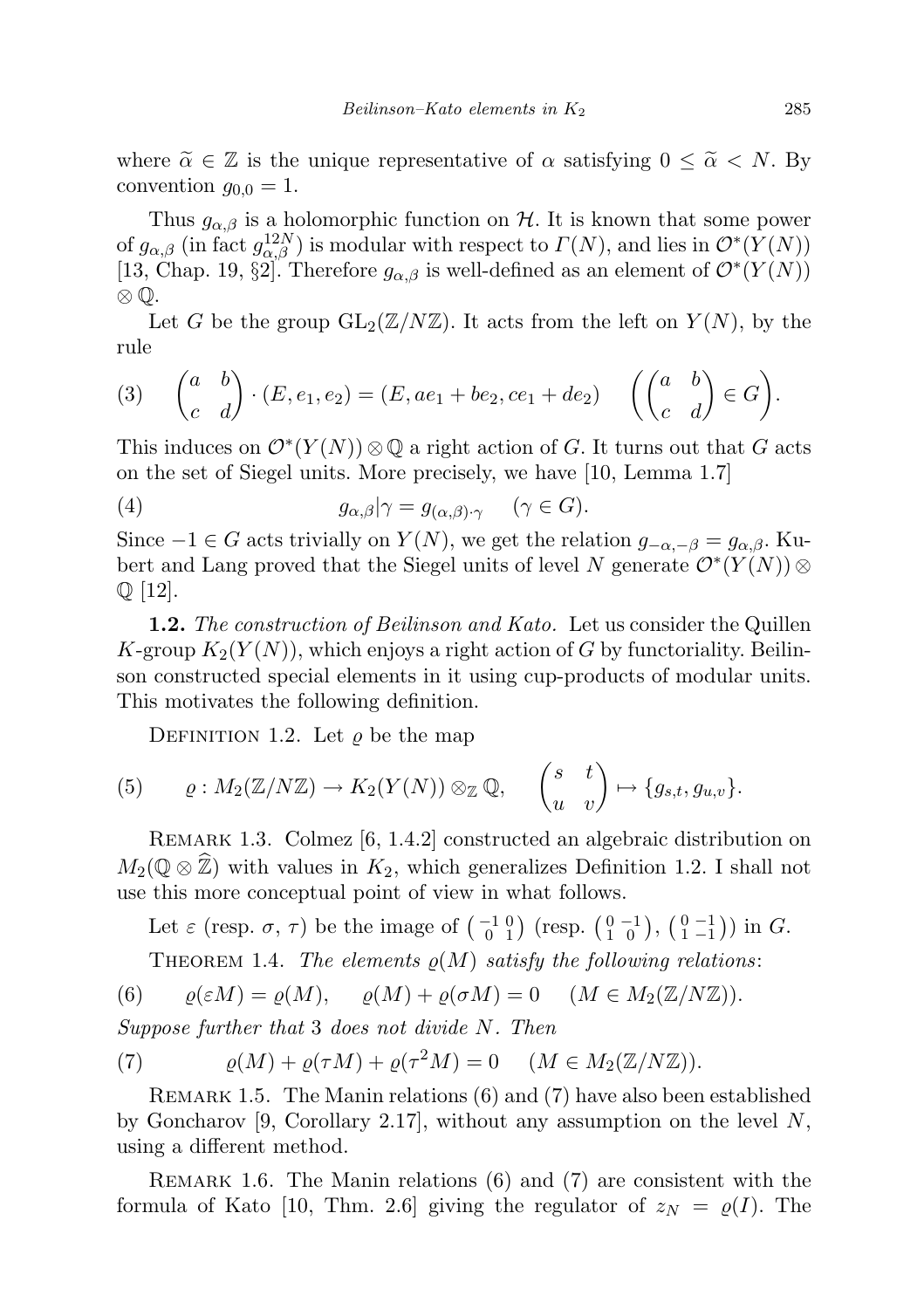element  $z_N$  plays a prominent role in the construction of Kato's Euler system  $[10, \, \S5]$ .

REMARK 1.7. It would be interesting to know whether the elements  $\varrho(M)$  span the Q-vector space  $K_2(Y(N)) \otimes \mathbb{Q}$ . A related question is to determine whether  $K_2(Y(N))$  is generated by the symbols  $\{u, v\}$  with  $u, v \in$  $\mathcal{O}^*(Y(N))$ . Since  $K_2(Y(N))\otimes\mathbb{Q}$  is in general not known to be finite-dimensional, it is more reasonable to ask whether the Manin relations make up a complete set of relations between the elements  $\rho(M)$ . A natural way to tackle this problem would be to compute the Beilinson regulator of  $\rho(M)$ . However, the formula of Kato [10, Thm. 2.6] seems to indicate that in general  $\varrho(G)$  cannot span  $K_2(Y(N))\otimes \mathbb{Q}$ .

PROPOSITION 1.8. For any  $M \in M_2(\mathbb{Z}/N\mathbb{Z})$  the relations (6) hold.

*Proof.* Let  $M = \begin{pmatrix} s & t \\ u & v \end{pmatrix}$ . We have

$$
\varrho(\varepsilon M) = \{g_{-s,-t}, g_{u,v}\} = \{g_{s,t}, g_{u,v}\} = \varrho(M), \n\varrho(\sigma M) = \{g_{-u,-v}, g_{s,t}\} = -\{g_{s,t}, g_{u,v}\} = -\varrho(M),
$$

because of the relation  $g_{-s,-t} = g_{s,t}$  and the antisymmetry of the Milnor symbol.

The relation (7) can be seen as an analogue of the Manin 3-term relation for modular symbols. The proof of this relation lies deeper, and will be given in the next two sections.

**2. Weierstrass units.** For any  $z \in \mathcal{H}$ , we let  $\varphi(z, u)$  be the Weierstrass  $\wp$ -function associated to the lattice  $\Lambda_z = \mathbb{Z}z + \mathbb{Z} \subset \mathbb{C}$ . It is defined for  $u \in \mathbb{C} - \Lambda_z.$ 

DEFINITION 2.1. For any  $a = (a_1, a_2) \in (\mathbb{Z}/N\mathbb{Z})^2 - \{(0, 0)\}\,$ , let us define

(8) 
$$
\wp_a(z) = \wp\left(z, \frac{\widetilde{a}_1 z + \widetilde{a}_2}{N}\right) \quad (z \in \mathcal{H}),
$$

where  $\tilde{a}_1$  and  $\tilde{a}_2$  are any representatives of  $a_1$  and  $a_2$  in  $\mathbb{Z}$ .

We use these functions to construct the *Weierstrass units*. This classical construction is accomplished in [12, Chap. 2, §6]. We give some details for the sake of completeness.

THEOREM ([12]). Let a, b, c, d be four nonzero elements of  $(\mathbb{Z}/N\mathbb{Z})^2$  satisfying  $a \neq \pm b$  and  $c \neq \pm d$ . The function

$$
\frac{\wp_a - \wp_b}{\wp_c - \wp_d}
$$

*defines an element of*  $\mathcal{O}^*(Y(N))$ .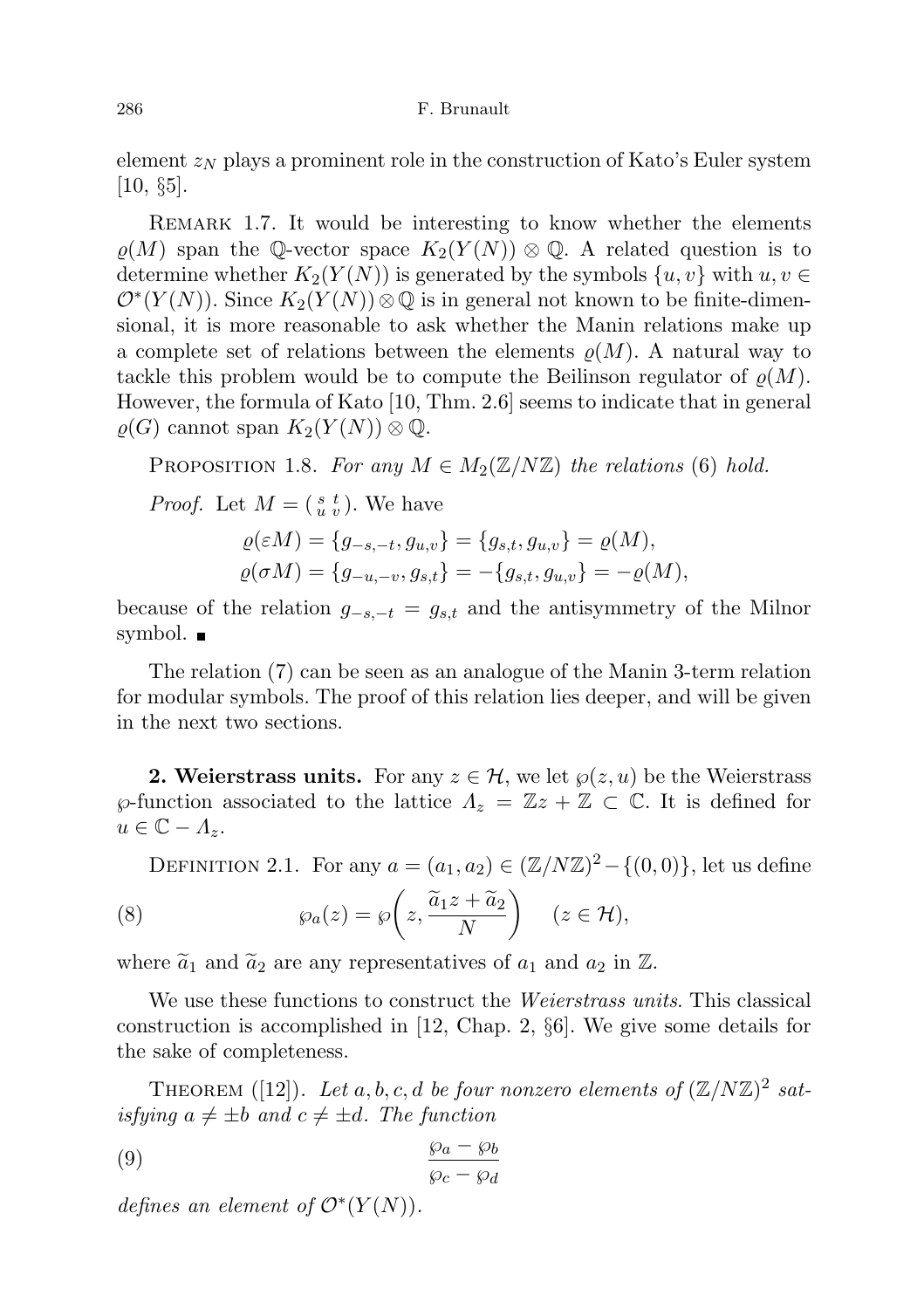*Proof.* The function  $\varphi_a$  is holomorphic on H and defines a modular form of weight 2 for the group  $\Gamma(N)$ . For any  $z \in \mathcal{H}$ , we have  $\varphi_a(z) = \varphi_b(z)$  if and only if  $a = \pm b$ . Thus  $(\wp_a - \wp_b)/(\wp_c - \wp_d)$  is well-defined and does not vanish on H. The fact that it belongs to  $\mathbb{Q}(X(N))$  is a consequence of results of Shimura ([19, §4], [20, Chap. 6]). It essentially amounts to expressing  $(\wp_a - \wp_b)/(\wp_c - \wp_d)$  in terms of the x-coordinates of N-torsion points of the universal elliptic curve over  $Y(N)$ . The fact that (9) is a modular unit is proved in [12, Chap. 2, Thm. 6.1].  $\blacksquare$ 

Now we express the Weierstrass units in terms of Siegel units. Once again this is done in [12, Chap. 2,  $\S6$ ].

PROPOSITION 2.2. Let  $a, b, c, d$  be four nonzero elements of  $(\mathbb{Z}/N\mathbb{Z})^2$  satisfying  $a \neq \pm b$  and  $c \neq \pm d$ . Then the following identity holds in  $\mathcal{O}^*(Y(N))$ ⊗ Q:

(10) 
$$
\frac{\wp_a - \wp_b}{\wp_c - \wp_d} = \frac{g_{a+b}g_{a-b}}{g_a^2 g_b^2} \cdot \frac{g_c^2 g_d^2}{g_{c+d} g_{c-d}}.
$$

Proof. We start with the following classical formula from the theory of elliptic functions [13, Chap. 18, Thm. 2]:

(11) 
$$
\wp(z, u) - \wp(z, v) = -\frac{\sigma(z, u+v)\sigma(z, u-v)}{\sigma^2(z, u)\sigma^2(z, v)} \quad (z \in \mathcal{H}),
$$

where  $\sigma$  is the Weierstrass sigma function. For any  $(a_1, a_2) \in \mathbb{Z}^2$ , let us define, in the same way as in (8),

$$
\sigma_{a_1,a_2}(z) = \sigma\bigg(z, \frac{a_1z + a_2}{N}\bigg) \quad (z \in \mathcal{H}).
$$

We write abusively  $a = (a_1, a_2)$  and  $b = (b_1, b_2)$  for representatives of a and  $b$  in  $\mathbb{Z}^2$ . The formula (11) can then be rewritten as

$$
\wp_a - \wp_b = -\frac{\sigma_{a+b}\sigma_{a-b}}{\sigma_a^2 \sigma_b^2}.
$$

Using the expression of  $\sigma$  as an infinite q-product [13, Chap. 18, Thm. 4], we get the following formula (cf.  $[12, pp. 29 \text{ and } 51]$ ):

$$
\wp_a - \wp_b = (2i\pi)^2 q^{b_1/N} \zeta_N^{b_2} \prod_{n\geq 1} (1-q^n)^4 \cdot \frac{\gamma(q, a+b)\gamma(q, a-b)}{\gamma^2(q, a)\gamma^2(q, b)},
$$

where  $\gamma$  is defined by

$$
\gamma(q, a_1, a_2) = \prod_{n \ge 0} (1 - q^n q^{a_1/N} \zeta_N^{a_2}) \cdot \prod_{n \ge 1} (1 - q^n q^{-a_1/N} \zeta_N^{-a_2}).
$$

Using the obvious notation for  $c$  and  $d$ , this gives

$$
\frac{\wp_a - \wp_b}{\wp_c - \wp_d} = q^{(b_1 - d_1)/N} \zeta_N^{b_2 - d_2} \frac{\gamma(q, a+b)\gamma(q, a-b)}{\gamma^2(q, a)\gamma^2(q, b)} \cdot \frac{\gamma^2(q, c)\gamma^2(q, d)}{\gamma(q, c+d)\gamma(q, c-d)}.
$$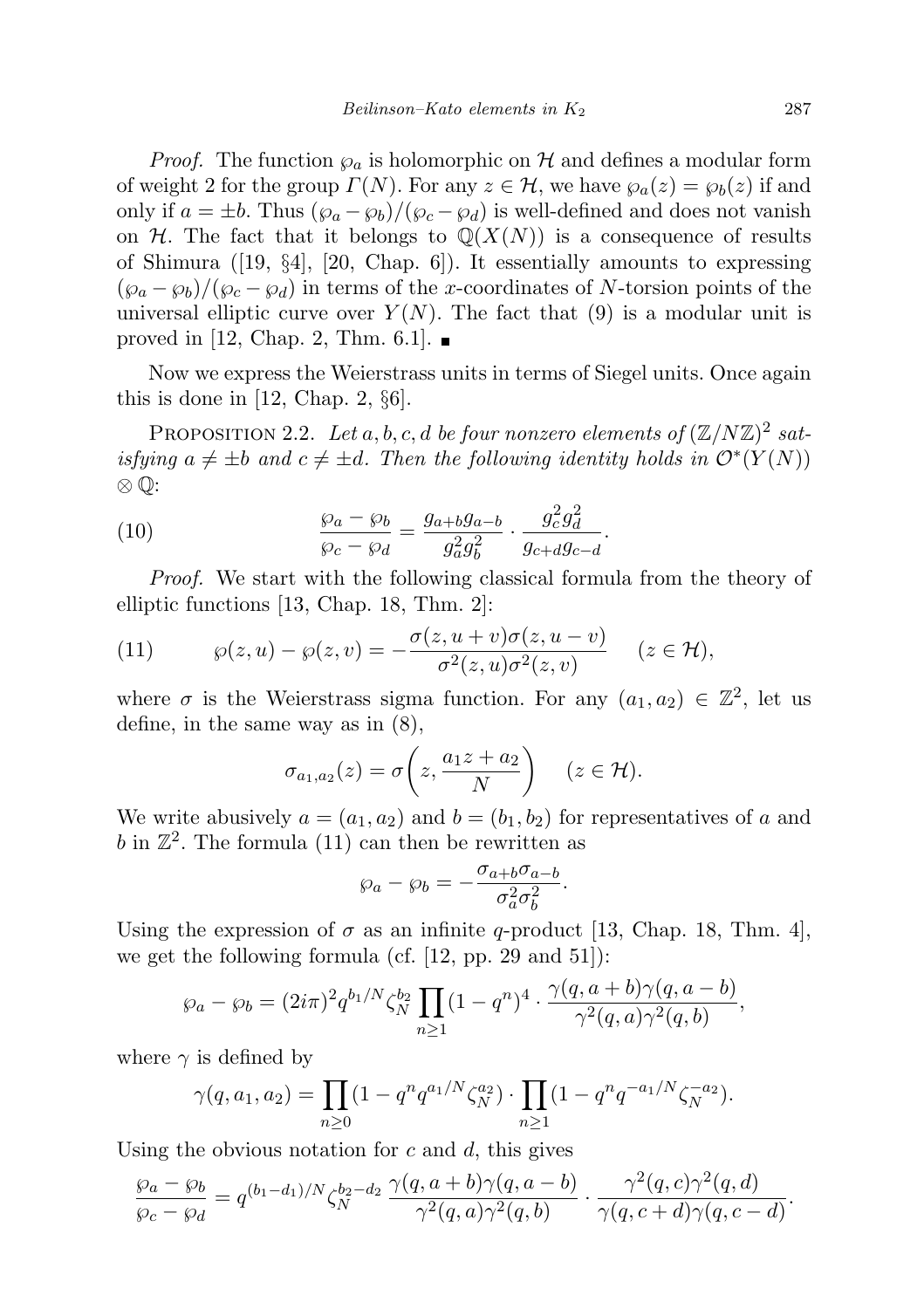Using the expression (2) for Siegel units, we get the equation

$$
\frac{\wp_a - \wp_b}{\wp_c - \wp_d} = \zeta_N^{b_2 - d_2} \frac{g_{a+b}g_{a-b}}{g_a^2 g_b^2} \cdot \frac{g_c^2 g_d^2}{g_{c+d}g_{c-d}}.
$$

It is a priori a relation between  $q$ -products, but raising it to an appropriate power yields an equality in  $\mathbb{Q}(\zeta_N)((q^{1/N}))$  and thus in  $\mathcal{O}^*(Y(N))$ . Therefore the formula (10) is valid in  $\mathcal{O}^*(Y(N)) \otimes \mathbb{Q}$ .

3. The three-term relation. Weierstrass units (9) satisfy additive relations. These have already been used by Kubert and Lang to get diophantine results on modular curves [12, Chap. 8]. In fact, the whole proof of (7) is based on the following simple identity:

(12) 
$$
\frac{\wp_a - \wp_b}{\wp_a - \wp_c} + \frac{\wp_b - \wp_c}{\wp_a - \wp_c} = 1.
$$

The relation  $(12)$  also has applications to the S-unit equation and is connected to the arithmetic of Fermat curves (see the nice introduction of [12, Chap. 8] for precise statements and references).

Since the canonical bilinear map  $\mathcal{O}^*(Y(N)) \times \mathcal{O}^*(Y(N)) \to K_2(Y(N))$ enjoys Steinberg relations [16, 9.8], the identity (12) implies the following relation in  $K_2(Y(N))$ :

(13) 
$$
\left\{\frac{\wp_a - \wp_b}{\wp_a - \wp_c}, \frac{\wp_b - \wp_c}{\wp_a - \wp_c}\right\} = 0.
$$

Using the expression of Weierstrass units in terms of Siegel units gives linear dependence relations between the elements  $\rho(M)$  in  $K_2(Y(N)) \otimes \mathbb{Q}$ . The main task will be to show that the 3-term relation is a consequence of these relations.

Let a, b, c be three nonzero elements of  $(\mathbb{Z}/N\mathbb{Z})^2$  such that  $a \neq \pm b$ ,  $b \neq \pm c$  and  $c \neq \pm a$ . Using (10) and (13) we have the following identity in  $K_2(Y(N))\otimes\mathbb{Q}$ :

$$
\left\{\frac{g_{a+b}g_{a-b}}{g_a^2g_b^2}\cdot\frac{g_a^2g_c^2}{g_{a+c}g_{a-c}},\frac{g_{b+c}g_{b-c}}{g_b^2g_c^2}\cdot\frac{g_a^2g_c^2}{g_{a+c}g_{a-c}}\right\}=0.
$$

Expanding this and using the relation  $g_{-a} = g_a$ , we get the more symmetric identity

(14) 
$$
\{g_{a+b}g_{a-b}g_c^2, g_{b+c}g_{b-c}g_a^2\} + \{g_{b+c}g_{b-c}g_a^2, g_{c+a}g_{c-a}g_b^2\} + \{g_{c+a}g_{c-a}g_b^2, g_{a+b}g_{a-b}g_c^2\} = 0.
$$

We remark that when  $a = 0$  the relation (14) still makes sense and holds. Similarly, it holds in the cases  $b = 0$ ,  $c = 0$ ,  $a = \pm b$ ,  $b = \pm c$  or  $c = \pm a$ . Thus (14) is true for any values of  $a, b, c \in (\mathbb{Z}/N\mathbb{Z})^2$ .

We now wish to write  $(14)$  as a linear combination of 3-term relations. Let us define  $\psi(M) = \varrho(M) + \varrho(\tau M) + \varrho(\tau^2 M)$  for any  $M \in M_2(\mathbb{Z}/N\mathbb{Z})$ .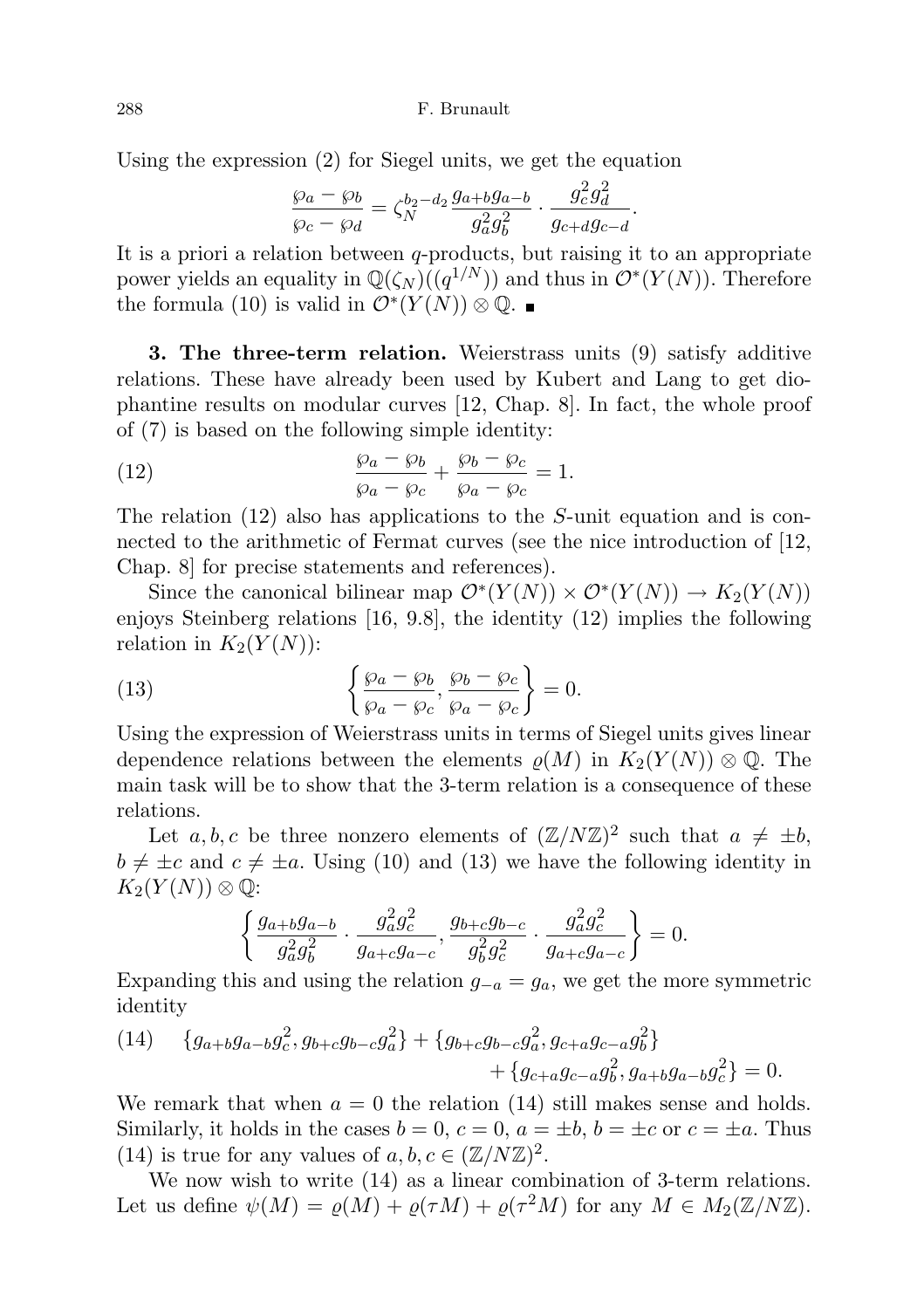Let  $M = \begin{pmatrix} s & t \\ u & v \end{pmatrix}$ . An elementary computation yields

(15) 
$$
\psi(M) = \{g_{s,t}, g_{u,v}\} + \{g_{u,v}, g_{s-u,t-v}\} + \{g_{s-u,t-v}, g_{s,t}\}.
$$

For any two elements a and b of  $(\mathbb{Z}/N\mathbb{Z})^2$ , let us write  $(\begin{smallmatrix} a \\ b \end{smallmatrix})$  for the 2 by 2 matrix with row vectors  $a$  and  $b$ . Then (15) can be rewritten as

(16) 
$$
\psi \binom{a}{b} = \varrho \binom{a}{b} + \varrho \binom{b}{a-b} + \varrho \binom{a-b}{a}.
$$

We also have

(17) 
$$
\psi \begin{pmatrix} a \\ -b \end{pmatrix} = \varrho \begin{pmatrix} a \\ b \end{pmatrix} + \varrho \begin{pmatrix} b \\ a+b \end{pmatrix} + \varrho \begin{pmatrix} a+b \\ a \end{pmatrix}.
$$

LEMMA 3.1. For any  $a, b, c \in (\mathbb{Z}/N\mathbb{Z})^2$ , the left hand side of the relation (14) can be written as

(18) 
$$
2\psi \binom{a}{b} + 2\psi \binom{a}{-b} + 2\psi \binom{b}{c} + 2\psi \binom{b}{-c} + 2\psi \binom{c}{a} + 2\psi \binom{c}{-a} + \psi \binom{b+a}{b+c} + \psi \binom{b+a}{b-c} + \psi \binom{b-a}{b-c} + \psi \binom{b-a}{b-c}.
$$

Proof. By expanding (14) completely, we obtain

$$
(19) \quad \{g_{a+b}, g_{b+c}\} + \{g_{b+c}, g_{c-a}\} + \{g_{c-a}, g_{a+b}\} + \{g_{a+b}, g_{b-c}\} + \{g_{b-c}, g_{c+a}\} + \{g_{c+a}, g_{a+b}\} + 2\{g_{a+b}, g_a\} + 4\{g_a, g_b\} + 2\{g_b, g_{a+b}\} + \{g_{a-b}, g_{b+c}\} + \{g_{b+c}, g_{c+a}\} + \{g_{c+a}, g_{a-b}\} + \{g_{a-b}, g_{b-c}\} + \{g_{b-c}, g_{c-a}\} + \{g_{c-a}, g_{a-b}\} + 2\{g_{a-b}, g_a\} + 2\{g_b, g_{a-b}\} + 2\{g_c, g_{b+c}\} + 2\{g_{b+c}, g_b\} + 4\{g_b, g_c\} + 2\{g_c, g_{b-c}\} + 2\{g_{b-c}, g_b\} + 4\{g_c, g_a\} + 2\{g_a, g_{c+a}\} + 2\{g_{c+a}, g_c\} + 2\{g_a, g_{c-a}\} + 2\{g_{c-a}, g_c\} = 0.
$$

In most lines of  $(19)$  we recognize an expression of type  $(16)$  or  $(17)$ , but there are incomplete terms. We can arrange the picture by splitting the terms with a coefficient 4 and moving them to the right places. This gives exactly  $(18)$ .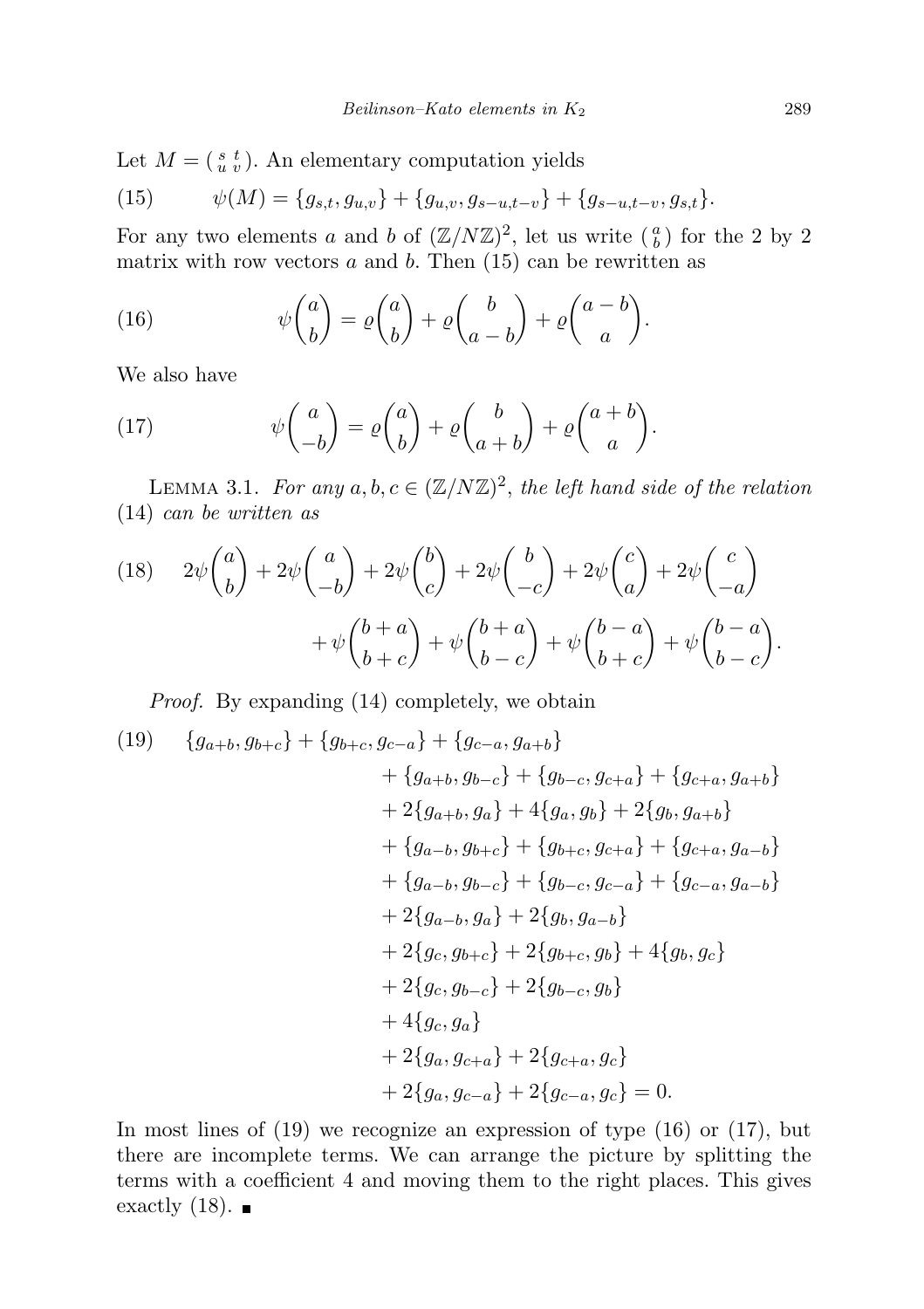We now make use of the relation  $(14)$  with a particular choice of a, b and c. Let us assume that  $c = a + b$ . This gives (for any choice of a and b)

(20) 
$$
2\psi \binom{a}{b} + 2\psi \binom{a}{-b} + 2\psi \binom{b}{a+b} + 2\psi \binom{b}{-a-b} + 2\psi \binom{a+b}{a} + 2\psi \binom{a+b}{-a} + \psi \binom{a+b}{-a} + \psi \binom{a+b}{-a} + \psi \binom{a+b}{-a} + \psi \binom{-a+b}{-a} + \psi \binom{-a+b}{-a} + \psi \binom{-a+b}{-a} = 0.
$$

Using the notation  $M = \begin{pmatrix} a \\ b \end{pmatrix}$  and letting T (resp. T') be the image of  $\begin{pmatrix} 1 & 1 \\ 0 & 1 \end{pmatrix}$ (resp.  $\left(\begin{smallmatrix} 1 & 0 \\ 1 & 1 \end{smallmatrix}\right)$ ) in G, we can rewrite (20) as

$$
2\psi(M) + 2\psi(-\varepsilon M) + 2\psi(-\tau \varepsilon M) + 2\psi(-\tau T^2 M) + 2\psi(\tau^2 \varepsilon M)
$$

$$
+ 3\psi(\tau^2 T'^2 M) + \psi(-\tau^2 T^2 M) + \psi\left(\begin{pmatrix} -1 & 1\\ 1 & 2 \end{pmatrix} M\right) + \psi(\tau^2 M) = 0.
$$

Since  $\psi(M) = \psi(-M) = \psi(\tau M)$  for any M, this simplifies to

(21) 
$$
3\psi(M) + 6\psi(\varepsilon M) + 3\psi(T^2M) + 3\psi(T'^2M) + \psi\left(\begin{pmatrix} -1 & 1\\ 1 & 2 \end{pmatrix}M\right) = 0.
$$

Let us consider the formal linear combination of matrices in  $\mathbb{Z}[M_2(\mathbb{Z}/N\mathbb{Z})],$ 

$$
D(M) = 3[M] + 6[\varepsilon M] + 3[T^2M] + 3[T'^2M] + \left[ \begin{pmatrix} -1 & 1 \\ 1 & 2 \end{pmatrix} M \right]
$$

.

By assumption, we have det  $\left(\begin{smallmatrix} -1 & 1 \\ 1 & 2 \end{smallmatrix}\right) = -3 \in (\mathbb{Z}/N\mathbb{Z})^*$ .

LEMMA 3.2. The elements  $D(M)$  span  $\mathbb{Q}[M_2(\mathbb{Z}/N\mathbb{Z})]$  when M runs through  $M_2(\mathbb{Z}/N\mathbb{Z})$ .

*Proof.* We remark that  $D(M)$  is congruent mod 3 to the single matrix  $\binom{-1}{1}$  M. Therefore the determinant of the vectors  $D(M)$  in the canonical basis of  $\mathbb{Z}[M_2(\mathbb{Z}/N\mathbb{Z})]$  is not zero mod 3, and thus a nonzero integer.

Using (21) and Lemma 3.2 gives  $\psi(M) = 0$  for any  $M \in M_2(\mathbb{Z}/N\mathbb{Z}),$ which concludes the proof of Theorem 1.4.

4. Varying the modular curve. In this section I study special elements in the groups  $K_2(X_1(N))\otimes\mathbb{Q}$  and  $K_2(X_0(N))\otimes\mathbb{Q}$ , in the case of prime level. In particular, I make explicit the link between the Beilinson–Kato elements and the elements which come up in my PhD thesis [5].

Let us first recall the definition of particular modular units on  $X_1(N)$  [4, (95). Let  $Y_1(N)$  be the modular curve over Q classifying elliptic curves E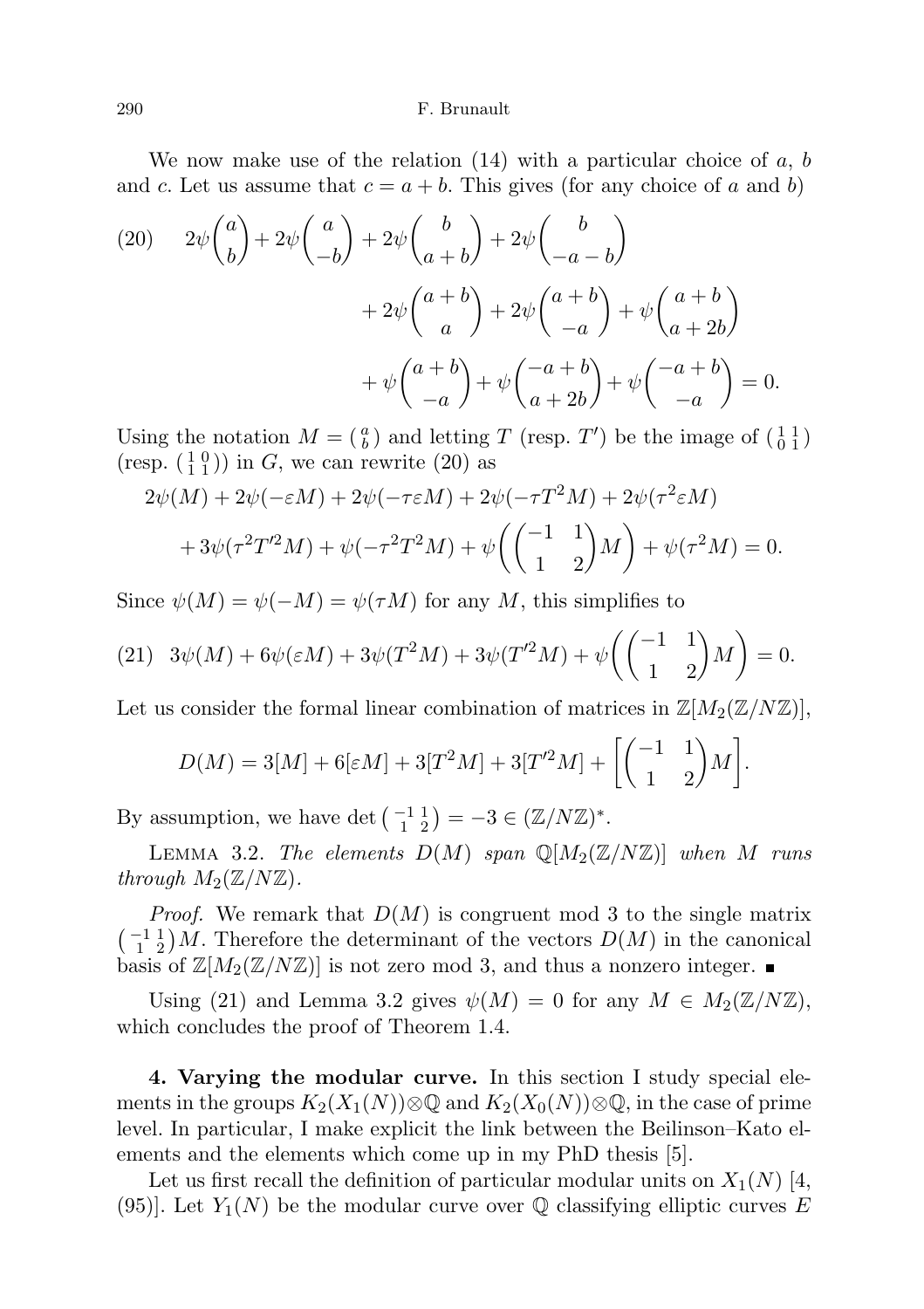with a point P of order N, and let  $X_1(N)$  be the smooth compactification of  $Y_1(N)$ . The set of cusps of  $X_1(N)(\mathbb{C})$  is identified with  $\Gamma_1(N)\backslash\mathbb{P}^1(\mathbb{Q})$ , and with this convention the cusp [0] is defined over Q. Let  $W_N : X_1(N) \to$  $X_1(N)$  be the Atkin–Lehner involution, which is defined over  $\mathbb{Q}(\zeta_N)$ . For any  $\lambda \in (\mathbb{Z}/N\mathbb{Z})^*$ , the Diamond operator  $\langle \lambda \rangle$  associated to  $\lambda$  is defined by  $(E, P) \mapsto (E, \lambda P)$ . On the complex points of  $X_1(N)$  we have  $\langle \lambda \rangle [z] = [m_\lambda z],$ where  $m_{\lambda} \in SL_2(\mathbb{Z})$  is any matrix congruent to  $\begin{pmatrix} \lambda_0^{-1} & 0 \\ 0 & \lambda \end{pmatrix}$  mod N.

DEFINITION 4.1. For any  $\lambda \in (\mathbb{Z}/N\mathbb{Z})^*$ , let  $u_{\lambda} \in \mathcal{O}^*(Y_1(N)) \otimes \mathbb{Q}$  be the unique modular unit satisfying

(22) 
$$
\operatorname{div} u_{\lambda} = \langle \lambda \rangle [0] - [0] \quad \text{and} \quad u_{\lambda} \circ W_N \text{ is normalized.}
$$

Note that we use the cusp [0] instead of  $[\infty]$ . It essentially amounts to the same thing, because the two definitions are related by  $W_N$ . In [4, Prop. 6.1] I show that the element  $\{u_{\lambda}, u_{\mu}\}\$  belongs to  $K_2(X_1(N))\otimes\mathbb{Q}$  for any choice of  $\lambda, \mu \in (\mathbb{Z}/N\mathbb{Z})^*$ .

From now on, let us suppose that  $N = p$  is an odd prime. In [4, §8] I remark that the Beilinson conjecture should imply some linear dependence relations between the elements  $\{u_{\lambda}, u_{\mu}\}.$  It turns out that these relations can be worked out explicitly and even rigorously proved, as follows.

Let  $\overline{B}_2 : \mathbb{R}/\mathbb{Z} \to \mathbb{R}$  be the 1-periodic function obtained from  $B_2$  by defining  $\overline{B}_2(\overline{t}) = B_2(t)$  for any  $0 \le t \le 1$ . For any  $u, v \in (\mathbb{Z}/p\mathbb{Z})^*$ , let us define

(23) 
$$
\gamma(u,v) = \sum_{\lambda,\mu \in (\mathbb{Z}/p\mathbb{Z})^*} \overline{B}_2\left(\frac{\lambda u}{p}\right) \overline{B}_2\left(\frac{\mu v}{p}\right) \{u_\lambda, u_\mu\} \in K_2(X_1(p)) \otimes \mathbb{Q}.
$$

By convention, we put  $\gamma(u, v) = 0$  when  $u = 0$  or  $v = 0$ .

THEOREM 4.2. The elements  $\gamma(u, v)$   $(u, v \in \mathbb{Z}/p\mathbb{Z})$  satisfy the following relations:

(24) 
$$
\gamma(u,v) = \gamma(\pm u,v) = \gamma(u,\pm v),
$$

(25) 
$$
\gamma(u,v) + \gamma(v,-u) = 0,
$$

(26) 
$$
\gamma(u, v) + \gamma(v, -u - v) + \gamma(-u - v, u) = 0.
$$

*Proof.* Since  $\overline{B}_2$  is an even function and  $u_{-\lambda} = u_{\lambda}$ , we have the relations  $\gamma(\pm u, v) = \gamma(u, \pm v) = \gamma(u, v)$ . The antisymmetry of the Milnor symbol yields  $\gamma(v, u) = -\gamma(u, v)$ , which proves (25).

In order to prove the 3-term relation (26), we jump to  $X(p)$ . We have a finite morphism  $\pi : Y(p) \to Y_1(p)$  which is defined over Q, given by  $(E, e_1, e_2) \mapsto (E, e_2).$ 

Let  $\mathcal{M}(p)$  be the field of meromorphic functions on the compactification of  $\Gamma(p)\backslash\mathcal{H}$ . It is a Galois extension of  $\mathbb{C}(j)$  with Galois group  $SL_2(\mathbb{Z}/p\mathbb{Z})/\pm 1$ . We say that a function  $f \in \mathbb{C}((q^{1/n}))^*$  (for some  $n \geq 1$ ) is *normalized*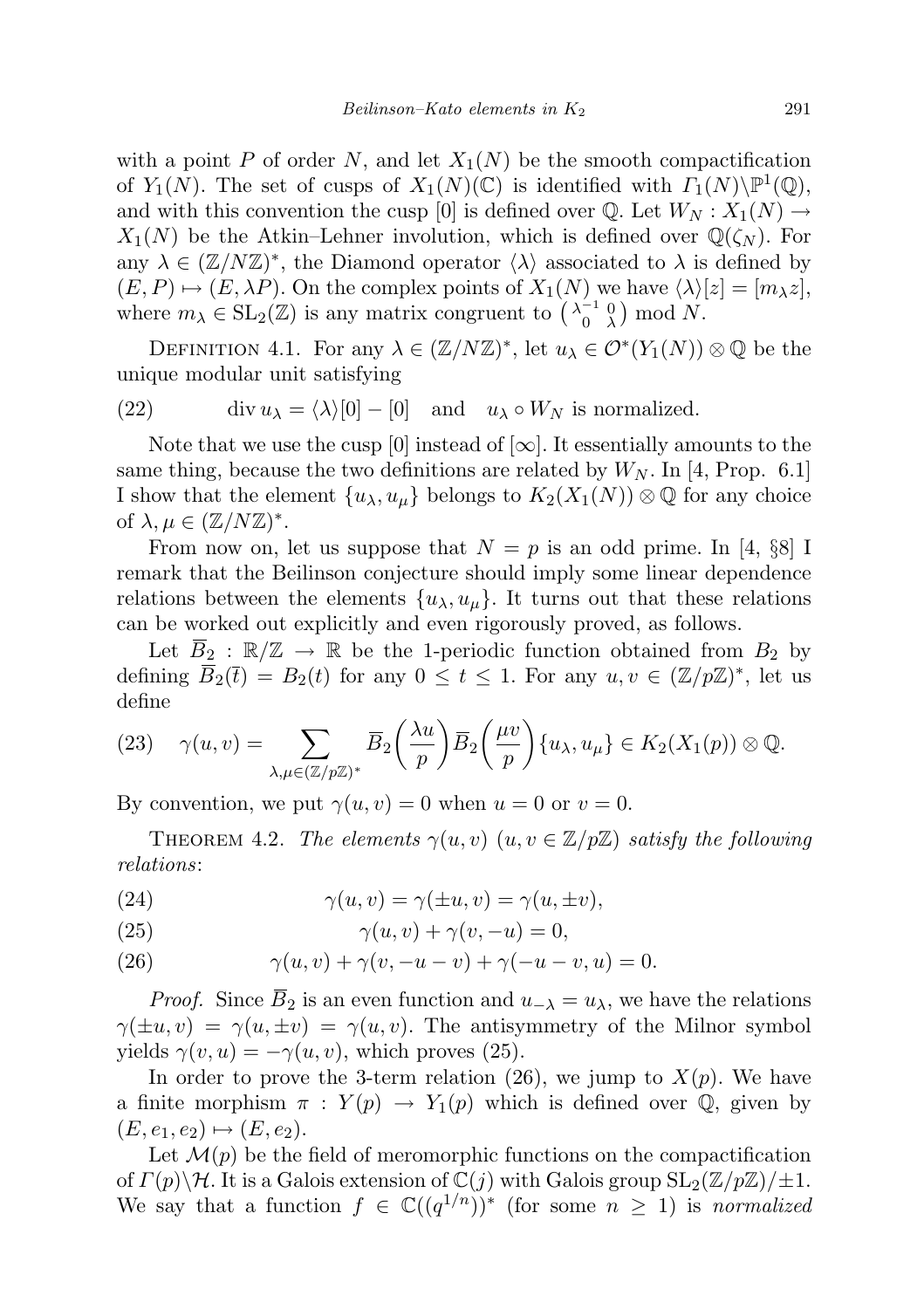when the leading coefficient of its  $q$ -expansion is 1. This definition extends naturally to  $\mathbb{C}((q^{1/n}))^* \otimes \mathbb{Q}$ . Two functions  $f, g \in \mathcal{M}(p)^*$  coincide if and only if their divisors are equal and  $f/g$  is normalized. Since we have an inclusion  $\mathcal{O}^*(Y(p)) \subset \mathcal{M}(p)^*$ , we will apply this principle to check equality between modular units in  $\mathcal{O}^*(Y(p))\otimes \mathbb{Q}$ .

The set of cusps of  $\Gamma(p)\backslash \mathcal{H}$  is identified with  $\Gamma(p)\backslash \mathbb{P}^1(\mathbb{Q})$ , and the restriction of  $\pi$  to the cusps is the natural projection  $\Gamma(p)\backslash\mathbb{P}^1(\mathbb{Q})\to\Gamma_1(p)\backslash\mathbb{P}^1(\mathbb{Q})$ . The inverse image of a cusp [x] by  $\pi$  is given by

$$
\pi^*[x] = \sum_{k=0}^{p-1} [x+k] \quad (x \in \mathbb{P}^1(\mathbb{Q})).
$$

The set of cusps  $\Gamma(p)\backslash\mathbb{P}^1(\mathbb{Q})$  can be identified with the set of nonzero column vectors of  $(\mathbb{Z}/p\mathbb{Z})^2$  quotiented by  $\pm 1$ , the bijection being induced by  $[a/c] \in$  $\mathbb{P}^1(\mathbb{Q}) \mapsto [\frac{\overline{a}}{c}]$  for any two relatively prime integers a and c. We now consider  $\pi^* u_\lambda \in \mathcal{O}^*(Y(p)) \otimes \mathbb{Q} \subset \mathcal{M}(p)^* \otimes \mathbb{Q}$ . Its divisor is given by

(27) 
$$
\operatorname{div} \pi^* u_\lambda = \pi^* \operatorname{div} u_\lambda = \sum_{k=0}^{p-1} [\langle \lambda \rangle 0 + k] - [k] = \sum_{k \in \mathbb{Z}/p\mathbb{Z}} \begin{bmatrix} k \\ \lambda \end{bmatrix} - \begin{bmatrix} k \\ 1 \end{bmatrix}.
$$

On the other hand, the order of the Siegel unit  $g_{\alpha,\beta}$  at the cusp  $[\infty]$  can be deduced from the q-product (2). Since  $q^{1/p}$  is a uniformizing parameter at  $[\infty]$ , we have

$$
\operatorname{ord}_{[\infty]} g_{\alpha,\beta} = \frac{p}{2} \overline{B}_2\left(\frac{\alpha}{p}\right) \quad ((\alpha,\beta) \neq (0,0)).
$$

Using the transformation formula (4), we deduce the order of  $g_{\alpha,\beta}$  at any cusp:

$$
\operatorname{ord}_{[a/c]} g_{\alpha,\beta} = \frac{p}{2} \overline{B}_2 \left( \frac{\alpha \overline{a} + \beta \overline{c}}{p} \right) \quad ((\alpha, \beta) \neq (0, 0)).
$$

A straightforward computation gives

(28) 
$$
\operatorname{div} g_{0,\beta} = \frac{p}{4} \sum_{\substack{\lambda \in (\mathbb{Z}/p\mathbb{Z})^* \\ k \in \mathbb{Z}/p\mathbb{Z}}} \overline{B}_2 \left( \frac{\beta \lambda}{p} \right) \begin{bmatrix} k \\ \lambda \end{bmatrix} + \frac{p}{24} \sum_{k \in (\mathbb{Z}/p\mathbb{Z})^*} \begin{bmatrix} k \\ 0 \end{bmatrix} \quad (\beta \neq 0).
$$

From (27) and (28), it follows that the divisor

$$
\operatorname{div} g_{0,\beta} - \frac{p}{4} \sum_{\lambda \in (\mathbb{Z}/p\mathbb{Z})^*} \overline{B}_2\left(\frac{\beta \lambda}{p}\right) \operatorname{div} \pi^* u_\lambda
$$

does not depend on  $\beta \in (\mathbb{Z}/p\mathbb{Z})^*$ . Moreover, we have

$$
g_{0,\beta}\left(-\frac{1}{pz}\right)=g_{\beta,0}(pz)\quad\text{ in }\mathbb{C}^*\otimes\mathbb{Q}\quad(z\in\mathcal{H}).
$$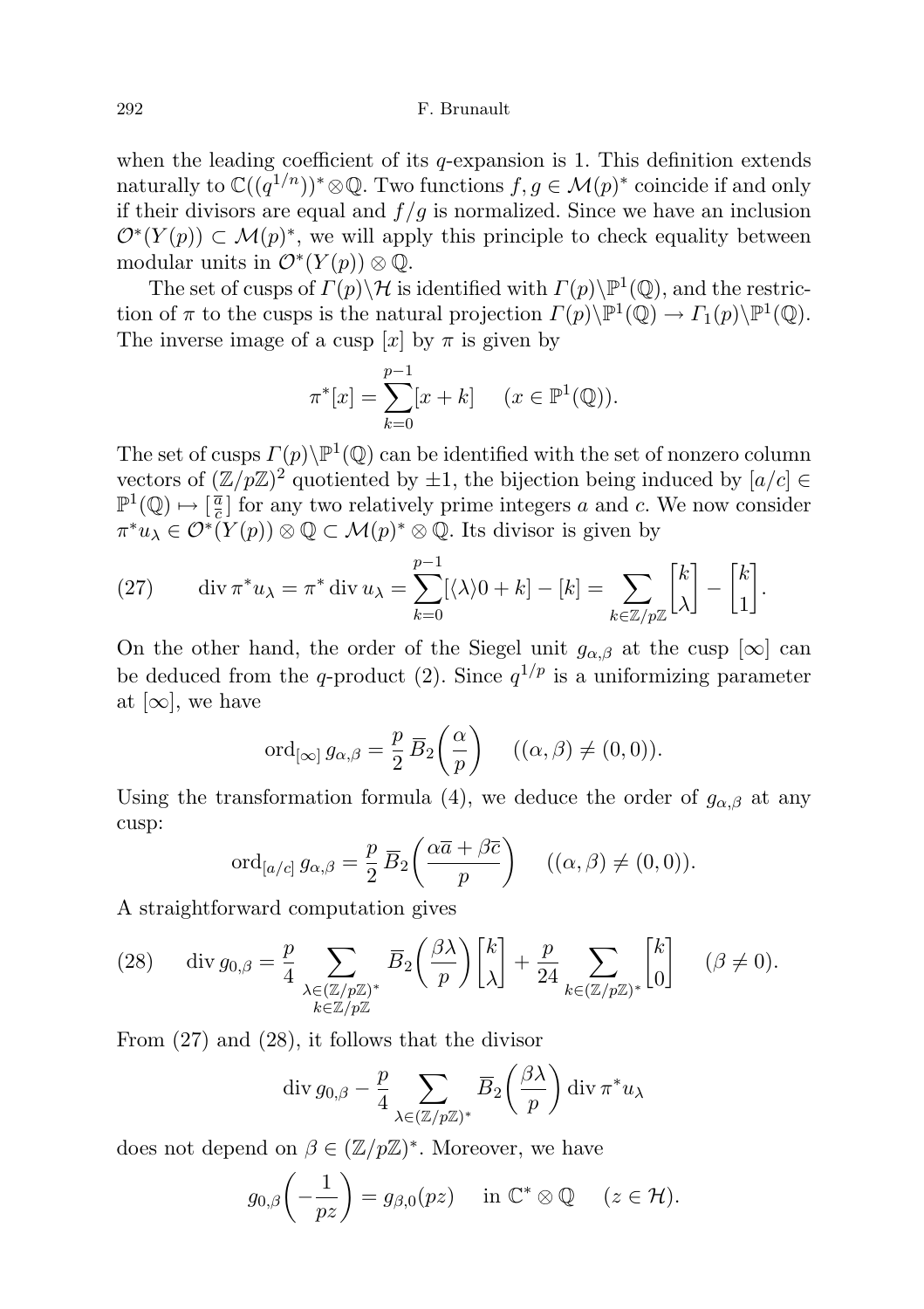and  $g_{\beta,0}(pz)$  is a normalized function. Since each  $u_\lambda \circ W_p$  is normalized, we can write

$$
g_{0,\beta}=h\cdot\prod_{\lambda\in(\mathbb{Z}/p\mathbb{Z})^*}\pi^*u_\lambda\otimes\left(\frac{p}{4}\,\overline{B}_2\!\left(\frac{\beta\lambda}{p}\right)\right)\!,
$$

where  $h \in \mathcal{O}^*(Y(p)) \otimes \mathbb{Q}$  is well-defined and independent of  $\beta$ . We then have

(29) 
$$
\left\{\frac{g_{0,u}}{h}, \frac{g_{0,v}}{h}\right\} = \frac{p^2}{16} \pi^* \gamma(u,v) \quad (u,v \in (\mathbb{Z}/p\mathbb{Z})^*).
$$

We are now ready to prove (26). Since the map  $\pi^*: K_2(Y_1(p)) \otimes \mathbb{Q} \to$  $K_2(Y(p))\otimes\mathbb{Q}$  is injective, it suffices to work in the latter vector space. The cases  $u = 0$ ,  $v = 0$  and  $u + v = 0$  are easily treated. In the general case, we write

(30) 
$$
\left\{\frac{g_{0,u}}{h},\frac{g_{0,v}}{h}\right\} = \left\{g_{0,u},g_{0,v}\right\} + \left\{h,\frac{g_{0,u}}{g_{0,v}}\right\}.
$$

Thanks to Theorem 1.4, we already know that  $(u, v) \mapsto \{g_{0,u}, g_{0,v}\}\$  satisfies the 3-term relation. Since  $\{h, g_{0,u}/g_{0,v}\}$  is a "boundary element", we get the desired result. ■

REMARK 4.3. In general, the relations  $(24)$ ,  $(25)$  and  $(26)$  between the elements  $\gamma(u, v)$  do not make up a complete set of relations. This can be seen by working out the case  $p = 5$  explicitly. In that case,  $X_1(p)$  is isomorphic to  $\mathbb{P}^1$  over  $\mathbb Q$  and  $K_2(X_1(p)) \otimes \mathbb Q$  is known to be 0. In the general case however, if we average over the action of Diamond operators (see below), we can produce special elements in  $K_2(X_0(p)) \otimes \mathbb{Q}$  together with a full set of relations.

A theorem of Schappacher and Scholl [18, 1.1.2(iii)] implies that  $\gamma(u, v)$ belongs to the integral subspace  $K_2(X_1(p))\mathbb{Z} \otimes \mathbb{Q}$ , and we can ask about the span of the elements  $\gamma(u, v)$ . Let

(31) 
$$
r_p: K_2(X_1(p))_{\mathbb{Z}} \otimes \mathbb{Q} \to \text{Hom}_{\mathbb{Q}}(\Omega^1(X_1(p)), \mathbb{R})
$$

be the Beilinson regulator map, as defined in [4, §1].

THEOREM 4.4. The Beilinson conjecture for  $L(h^1(X_1(p)), 2)$  implies that  $K_2(X_1(p))_\mathbb{Z} \otimes \mathbb{Q}$  is generated by the elements  $\gamma(u, v)$  with  $u, v \in (\mathbb{Z}/p\mathbb{Z})^*$ .

*Proof.* Beilinson's conjecture predicts that  $r_p$  is injective and that its image is a Q-structure of the target vector space. We already know that Beilinson's conjecture implies that  $K_2(X_1(p))\mathbb{Z} \otimes \mathbb{Q}$  is generated by the elements  $\{u_{\lambda}, u_{\mu}\}$  [4, §8]. It is sufficient to show that each  $\{u_{\lambda}, u_{\mu}\}$  is a Q-linear combination of the elements  $\gamma(u, v)$ . Let us consider

$$
\theta = \sum_{\lambda \in (\mathbb{Z}/p\mathbb{Z})^*} \overline{B}_2\left(\frac{\lambda}{p}\right)[\lambda] \in \mathbb{Q}[(\mathbb{Z}/p\mathbb{Z})^*/\pm 1].
$$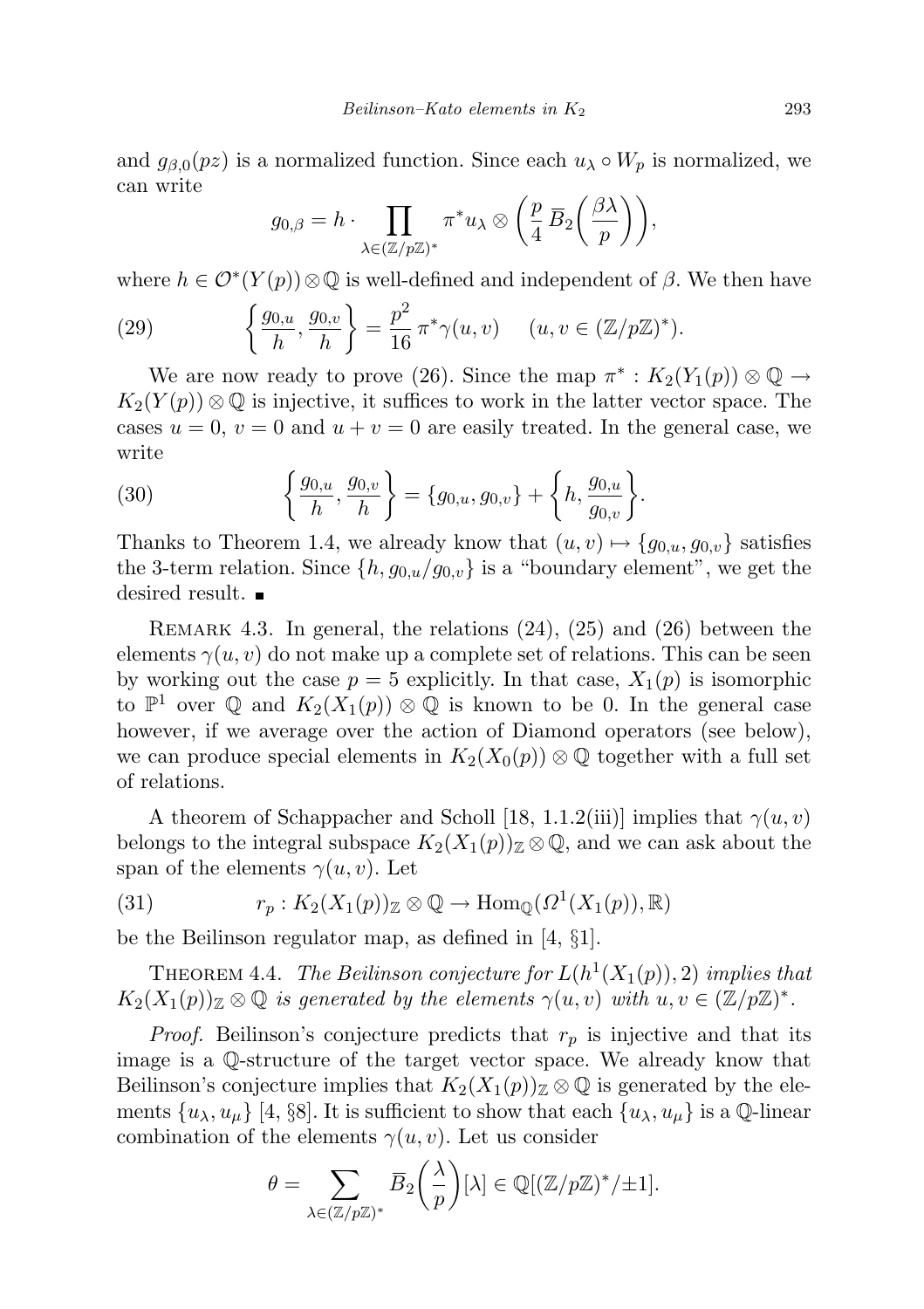For every even Dirichlet character  $\chi : (\mathbb{Z}/p\mathbb{Z})^* \to \mathbb{C}^*$ , we have

(32) 
$$
\chi(\theta) = \sum_{\lambda \in (\mathbb{Z}/p\mathbb{Z})^*} \overline{B}_2\left(\frac{\lambda}{p}\right) \chi(\lambda) = \begin{cases} \frac{1-p}{6p} & (\chi = 1), \\ \frac{\tau(\chi)}{\pi^2} L(\chi, 2) & (\chi \neq 1), \end{cases}
$$

where  $\tau(\chi) = \sum_{a=1}^{p-1} \chi(a) e^{2ia\pi/p}$  is the Gauß sum of  $\chi$ . But for any character  $\chi$ , we have  $\bar{L}(\chi, 2) \neq 0$ , so that  $\theta$  is invertible in the group algebra  $\mathbb{Q}[(\mathbb{Z}/p\mathbb{Z})^*/\pm 1].$ 

We finally investigate the group  $K_2(X_0(p)) \otimes \mathbb{Q}$ . The natural morphism  $X_1(p) \to X_0(p)$  identifies  $K_2(X_0(p))\otimes\mathbb{Q}$  with the fixed part of  $K_2(X_1(p))\otimes\mathbb{Q}$ under the Diamond operators.

DEFINITION 4.5. For any  $x \in (\mathbb{Z}/p\mathbb{Z})^*$ , let

(33) 
$$
\gamma_0(x) = \sum_{u \in (\mathbb{Z}/p\mathbb{Z})^*} \gamma(u, ux).
$$

Moreover, we define  $\gamma_0(0) = \gamma_0(\infty) = 0$ .

LEMMA 4.6. For any  $x \in (\mathbb{Z}/p\mathbb{Z})^*$ , we have

$$
\gamma_0(x) \in K_2(X_0(p)) \otimes \mathbb{Q}.
$$

*Proof.* It suffices to prove that  $\pi^*\gamma_0(x)$  is invariant under any matrix  $t = \begin{pmatrix} a & b \\ 0 & d \end{pmatrix} \in GL_2(\mathbb{Z}/p\mathbb{Z})$ . Because of (4), we have  $g_{0,\beta}|t = g_{0,d\beta}$ . Using (29), we remark that

$$
\frac{p^2}{16} \pi^* \gamma_0(x) = \sum_{u \in (\mathbb{Z}/p\mathbb{Z})^*} \left\{ \frac{g_{0,u}}{h}, \frac{g_{0,ux}}{h} \right\} = \sum_{u \in (\mathbb{Z}/p\mathbb{Z})^*} \{g_{0,u}, g_{0,ux}\}\
$$

which is clearly invariant under  $t$ .

REMARK 4.7. The element  $\gamma_0(x) \in K_2(X_0(p)) \otimes \mathbb{Q}$  is defined only implicitly. By this I mean that the actual definition uses Milnor symbols with functions on  $X_1(p)$ , and not on  $X_0(p)$ , which only contains two cusps. We can rewrite  $\gamma_0(x)$  as follows:

$$
(34) \ \gamma_0(x) = \sum_{u \in (\mathbb{Z}/p\mathbb{Z})^*} \sum_{\lambda, \mu \in (\mathbb{Z}/p\mathbb{Z})^*} \overline{B}_2\left(\frac{\lambda u}{p}\right) \overline{B}_2\left(\frac{\mu ux}{p}\right) \{u_\lambda, u_\mu\} \\
= \sum_{\nu \in (\mathbb{Z}/p\mathbb{Z})^*} \left(\sum_{u \in (\mathbb{Z}/p\mathbb{Z})^*} \overline{B}_2\left(\frac{u}{p}\right) \overline{B}_2\left(\frac{u\nu x}{p}\right)\right) \left(\sum_{\lambda \in (\mathbb{Z}/p\mathbb{Z})^*} \{u_\lambda, u_{\lambda\nu}\}\right).
$$

In (34), each sum over  $\lambda$  already lies in  $K_2(X_0(p)) \otimes \mathbb{Q}$ . Moreover, we recognize the sum over  $u$  to be a Dedekind sum.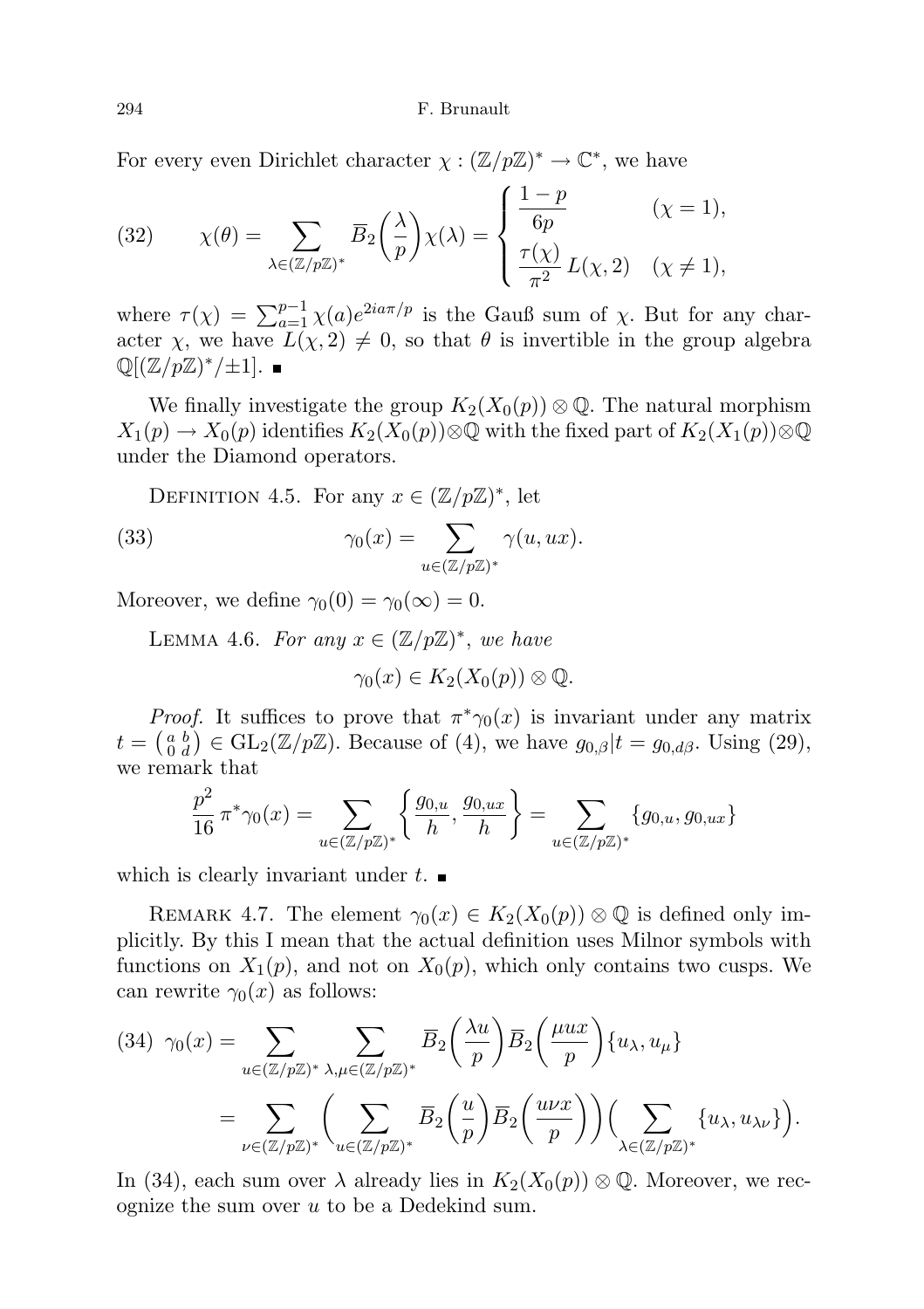For any  $x \in \mathbb{P}^1(\mathbb{Z}/p\mathbb{Z})$ , let  $\xi(x) \in H_1(X_0(p)(\mathbb{C}), \text{cusps}, \mathbb{Z})$  be the modular symbol  $\{g_x 0, g_x \infty\}$  where  $g_x = \begin{pmatrix} a & b \\ c & d \end{pmatrix} \in SL_2(\mathbb{Z})$  is any matrix satisfying  $x =$  $c/d \mod p$ . Let  $\xi^{\pm}(x) = \frac{1}{2}(\xi(x) + \xi(-x))$ . For any cusp form  $f \in S_2(\Gamma_1(p))$ , we define  $\xi_f(x) = \int_{\xi(x)} \omega_f$  and  $\xi_f^{\pm}$  $f_f^{\pm}(x) = \int_{\xi^{\pm}(x)} \omega_f$  where  $\omega_f = 2i\pi f(z)dz$ .

THEOREM 4.8.

(1) For any newform  $f \in S_2(\Gamma_0(p))$ , we have

(35) 
$$
\langle r_p(\gamma_0(x)), f \rangle = \frac{8(p-1)}{p\pi} L(f, 2)\xi_f^+(x) \quad (x \in (\mathbb{Z}/p\mathbb{Z})^*).
$$

(2) For any  $x \in \mathbb{P}^1(\mathbb{Z}/p\mathbb{Z})$ , the following relations hold:

(36)  
\n
$$
\gamma_0(x) = \gamma_0(-x),
$$
\n
$$
\gamma_0(x) + \gamma_0(-1/x) = 0,
$$
\n
$$
\gamma_0(x) + \gamma_0\left(-\frac{1}{x-1}\right) + \gamma_0\left(1 - \frac{1}{x}\right) = 0.
$$

(3) The equations (36) make up a complete set of relations for the elements  $\gamma_0(x)$ .

Proof. Item (1) will be a consequence of the explicit computation of Beilinson's regulator for the modular curve  $X_1(p)$  [4, Thm. 1.1]. Let X be the set of even nontrivial characters of  $(\mathbb{Z}/p\mathbb{Z})^*$ . For any  $\chi \in X$ , we define a modular unit  $u_\chi \in \mathcal{O}^*(Y_1(p)) \otimes \mathbb{C}$  by

(37) 
$$
u_{\chi} = \prod_{\lambda \in (\mathbb{Z}/p\mathbb{Z})^*} u_{\lambda} \otimes \left( -\frac{L(\chi, 2)\overline{\chi}(\lambda)}{2\pi^2} \right).
$$

Now let us compute the following element in  $K_2(X_1(p)) \otimes \mathbb{C}$ :

$$
\gamma_x = \sum_{\chi \in X} \chi(x) \{ u_\chi, u_{\overline{\chi}} \} \quad (x \in (\mathbb{Z}/p\mathbb{Z})^*).
$$

Using (37) gives

(38) 
$$
\gamma_x = \frac{1}{4\pi^4} \sum_{\lambda,\mu \in (\mathbb{Z}/p\mathbb{Z})^*} \left( \sum_{\chi \in X} \chi \left( \frac{x\mu}{\lambda} \right) L(\chi,2) L(\overline{\chi},2) \right) \{u_\lambda, u_\mu\}.
$$

The inner sum can be computed using the formula (32), which gives

(39) 
$$
\frac{\pi^4(p-1)}{2p} \sum_{\substack{\alpha,\beta \in (\mathbb{Z}/p\mathbb{Z})^*\\ \alpha x \mu = \pm \beta \lambda}} \overline{B}_2\left(\frac{\alpha}{p}\right) \overline{B}_2\left(\frac{\beta}{p}\right) - \frac{\pi^4}{p} \sum_{\alpha,\beta \in (\mathbb{Z}/p\mathbb{Z})^*} \overline{B}_2\left(\frac{\alpha}{p}\right) \overline{B}_2\left(\frac{\beta}{p}\right).
$$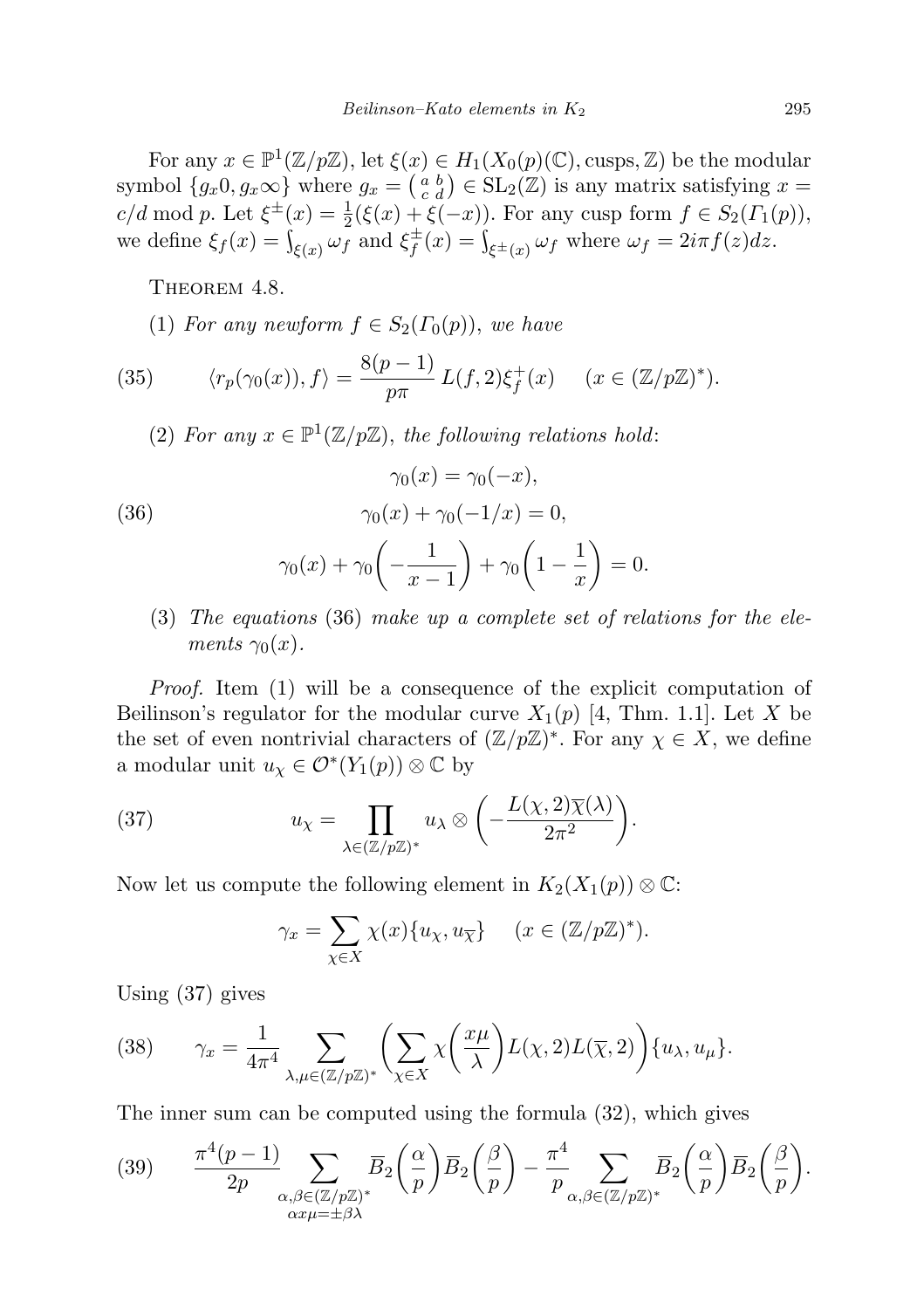The second term of (39) contributes to zero in (38) by antisymmetry of the Milnor symbol. Finally, we get

$$
\gamma_x = \frac{p-1}{4p} \sum_{\substack{\alpha,\beta,\lambda,\mu \in (\mathbb{Z}/p\mathbb{Z})^*\\ \alpha x \mu = \beta \lambda}} \overline{B}_2\left(\frac{\alpha}{p}\right) \overline{B}_2\left(\frac{\beta}{p}\right) \{u_\lambda, u_\mu\} = \frac{p-1}{4p} \gamma_0(x).
$$

In order to use [4, Thm. 1.1], we have to take care of the Atkin–Lehner involution  $W_p$ . Let  $w(f)$  be the  $W_p$ -eigenvalue of f. We let temporarily  $\widetilde{u}_\chi$ (resp.  $\tilde{u}_{\lambda}$ ) be the modular unit defined in [4, (5)] (resp. in [4, (95)]). We have  $u_\lambda|W_p = \widetilde{u}_{\lambda^{-1}}$  and for any  $\chi \in X$ ,

$$
\{u_{\chi}, u_{\overline{\chi}}\}|W_p = \frac{L(\chi, 2)L(\overline{\chi}, 2)}{4\pi^4} \sum_{\lambda, \mu \in (\mathbb{Z}/p\mathbb{Z})^*} \overline{\chi}(\lambda) \chi(\mu) \{u_{\lambda}, u_{\mu}\}|W_p
$$
  

$$
= \frac{L(\chi, 2)L(\overline{\chi}, 2)}{4\pi^4} \sum_{\lambda, \mu \in (\mathbb{Z}/p\mathbb{Z})^*} \chi(\lambda/\mu) \{\widetilde{u}_{\lambda}, \widetilde{u}_{\mu}\} = \{\widetilde{u}_{\overline{\chi}}, \widetilde{u}_{\chi}\}
$$

because of [4, Prop. 5.4]. Let  $f \in S_2(\Gamma_0(p))$  be a newform and  $w(f)$  be the  $W_p$ -eigenvalue of f. Using [4, Thm. 1.1], we have

$$
\langle r_p(\{u_\chi, u_{\overline{\chi}}\}), f \rangle = \langle r_p(\{u_\chi, u_{\overline{\chi}}\}|W_p), W_p f \rangle
$$
  
=  $w(f) \langle r_p(\{\tilde{u}_\chi, \tilde{u}_{\overline{\chi}}\}), f \rangle$   
=  $\frac{2(p-1)w(f)}{p\pi\tau(\chi)} L(f, 2)L(f, \chi, 1).$ 

A classical computation [14] yields

$$
L(f, \chi, 1) = -\frac{w(f)\tau(\chi)}{p} \sum_{a \in (\mathbb{Z}/p\mathbb{Z})^*} \chi(a)\xi_f^+(a) \quad (\chi \in X).
$$

By taking the sum over characters  $\chi$ , we obtain

$$
\langle r_p(\gamma_x), f \rangle = \frac{2(p-1)^2}{p^2 \pi} L(f, 2) \xi_f^+(x).
$$

This proves (35).

The relations (36) are easy consequences of Theorem 4.2 and the definition (33) of  $\gamma_0(x)$ . Note that they are consistent with the regulator formula (35).

Finally, for item (3), let  $\widetilde{\gamma}_0$  be the map

$$
\widetilde{\gamma}_0 : \mathbb{Q}[(\mathbb{Z}/p\mathbb{Z})^*] \to K_2(X_0(p)) \otimes \mathbb{Q}, \quad [x] \mapsto \gamma_0(x).
$$

Let R be the kernel of  $\tilde{\gamma}_0$ . We wish to show that R is generated by the relations (36). For this we use the theory of Manin symbols. For any  $x \in$  $(\mathbb{Z}/p\mathbb{Z})^*$ , the cycle  $\xi(x)$  has trivial boundary. Thus we have a map

$$
\xi^+:\mathbb{Q}[(\mathbb{Z}/p\mathbb{Z})^*] \to H_1^+(X_0(p)(\mathbb{C}),\mathbb{Q}).
$$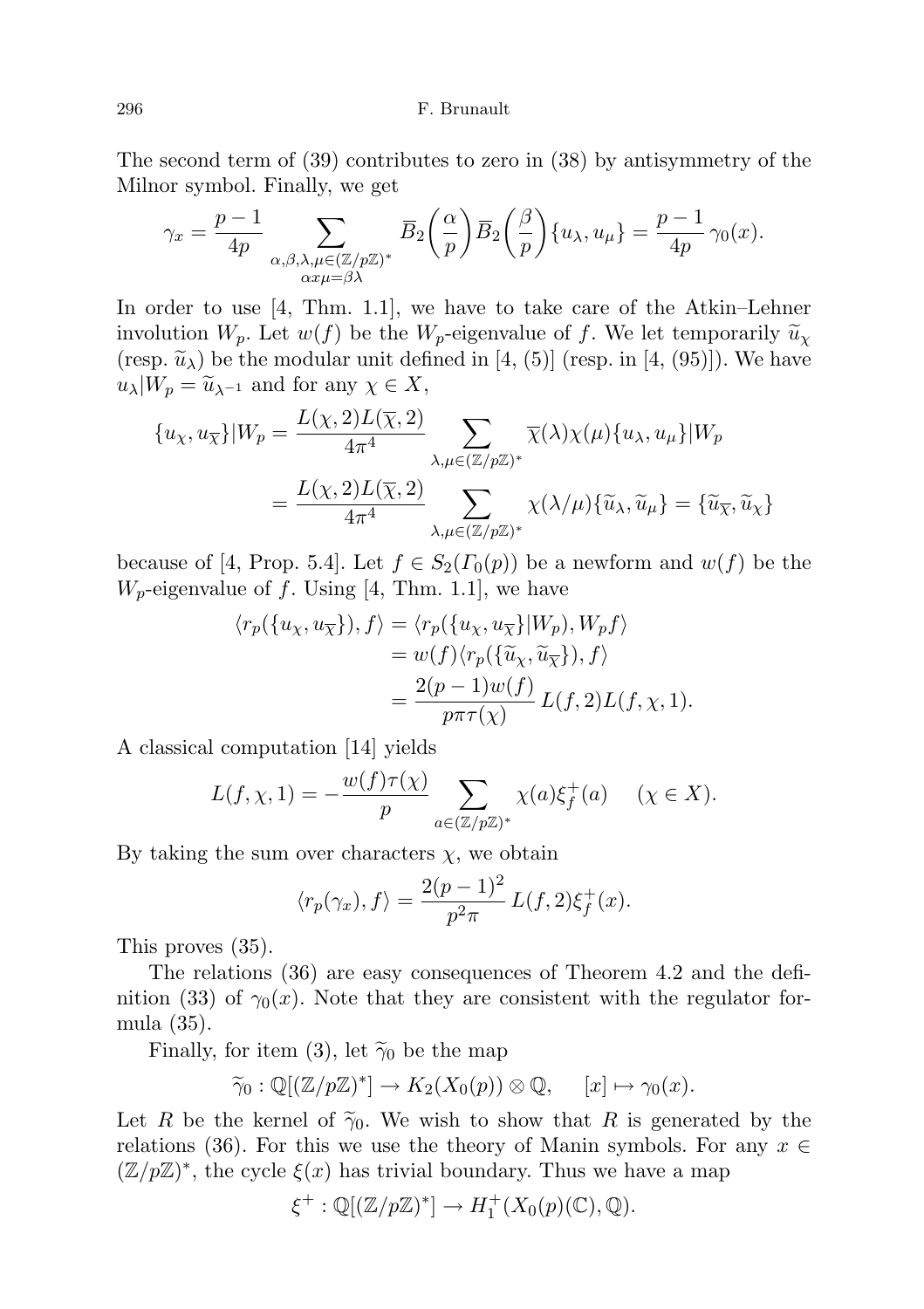Manin's theorem implies that the kernel of  $\xi^+$  is generated by the relations (36), so that ker  $\xi^+ \subset R$ . In order to prove the reverse inclusion, it suffices to consider the dimensions. Let  $g(X_0(p))$  be the genus of  $X_0(p)$ . From (35) we know that the image of  $\tilde{\gamma}_0$  has dimension at least  $g(X_0(p))$ . Manin's theorem implies that the dimension of the image of  $\xi^+$  is precisely  $g(X_0(p))$ (the element  $\xi(0) = \{0, \infty\} = -\xi(\infty)$  has nontrivial boundary). We conclude that dim  $R \leq \dim \ker \xi^+$ , so that R is generated by (36).

## References

- [1] S. J. Bloch, Higher Regulators, Algebraic K-Theory, and Zeta Functions of Elliptic Curves, CRM Monogr. Ser. 11, Amer. Math. Soc., Providence, RI, 2000.
- [2] L. A. Borisov and P. E. Gunnells, Toric modular forms and nonvanishing of Lfunctions, J. Reine Angew. Math. 539 (2001), 149–165.
- $[3] \quad -$ , Toric modular forms of higher weight, ibid. 560 (2003), 43-64.
- $[4]$  F. Brunault, Valeur en 2 de fonctions L de formes modulaires de poids 2: théorème de Beilinson explicite, Bull. Soc. Math. France 135 (2007), 215–246.
- [5]  $\quad$ , Etude de la valeur en s = 2 de la fonction L d'une courbe elliptique, PhD thesis, Université Paris 7, 2005; arXiv:math/0602186v1.
- [6] P. Colmez, La conjecture de Birch et Swinnerton-Dyer p-adique, Astérisque 294 (2004), 251–319.
- [7] P. Deligne et M. Rapoport, Les schémas de modules de courbes elliptiques, in: Modular Functions of One Variable, II (Antwerp, 1972), Lecture Notes in Math. 349, Springer, Berlin, 1973, 143–316.
- [8] T. Dokchitser, R. de Jeu, and D. Zagier, Numerical verification of Beilinson's conjecture for  $K_2$  of hyperelliptic curves, Compos. Math. 142 (2006), 339–373.
- [9] A. B. Goncharov, Euler complexes and geometry of modular varieties, Geom. Funct. Anal. 17 (2008), 1872–1914.
- [10] K. Kato, p-adic Hodge theory and values of zeta functions of modular forms, in: Cohomologies  $p$ -adiques et applications arithmétiques (III), Astérisque 295 (2004), 117–290.
- [11] N. M. Katz and B. Mazur, Arithmetic Moduli of Elliptic Curves, Ann. of Math. Stud. 108, Princeton Univ. Press, Princeton, NJ, 1985.
- [12] D. S. Kubert and S. Lang, Modular Units, Grundlehren Math. Wiss. 244, Springer, New York, 1981.
- [13] S. Lang, Elliptic Functions, 2nd ed., Grad. Texts in Math. 112, Springer, New York, 1987. With an appendix by J. Tate.
- [14] Yu. I. Manin, Parabolic points and zeta functions of modular curves, Math. USSR-Izv. 6 (1972), 19–64.
- [15] L. Merel, Universal Fourier expansions of modular forms, in: On Artin's Conjecture for Odd 2-Dimensional Representations, Lecture Notes in Math. 1585, Springer, Berlin, 1994, 59–94.
- [16] J. Milnor, Introduction to Algebraic K-Theory, Ann. of Math. Stud. 72, Princeton Univ. Press, Princeton, NJ, 1971.
- [17] V. Paşol, A modular symbol with values in cusp forms, arXiv:math/0611704v1, 2006.
- [18] N. Schappacher and A. J. Scholl, Beilinson's theorem on modular curves, in: Beilinson's Conjectures on Special Values of L-functions, Perspect. Math. 4, Academic Press, Boston, MA, 1988, 273–304.